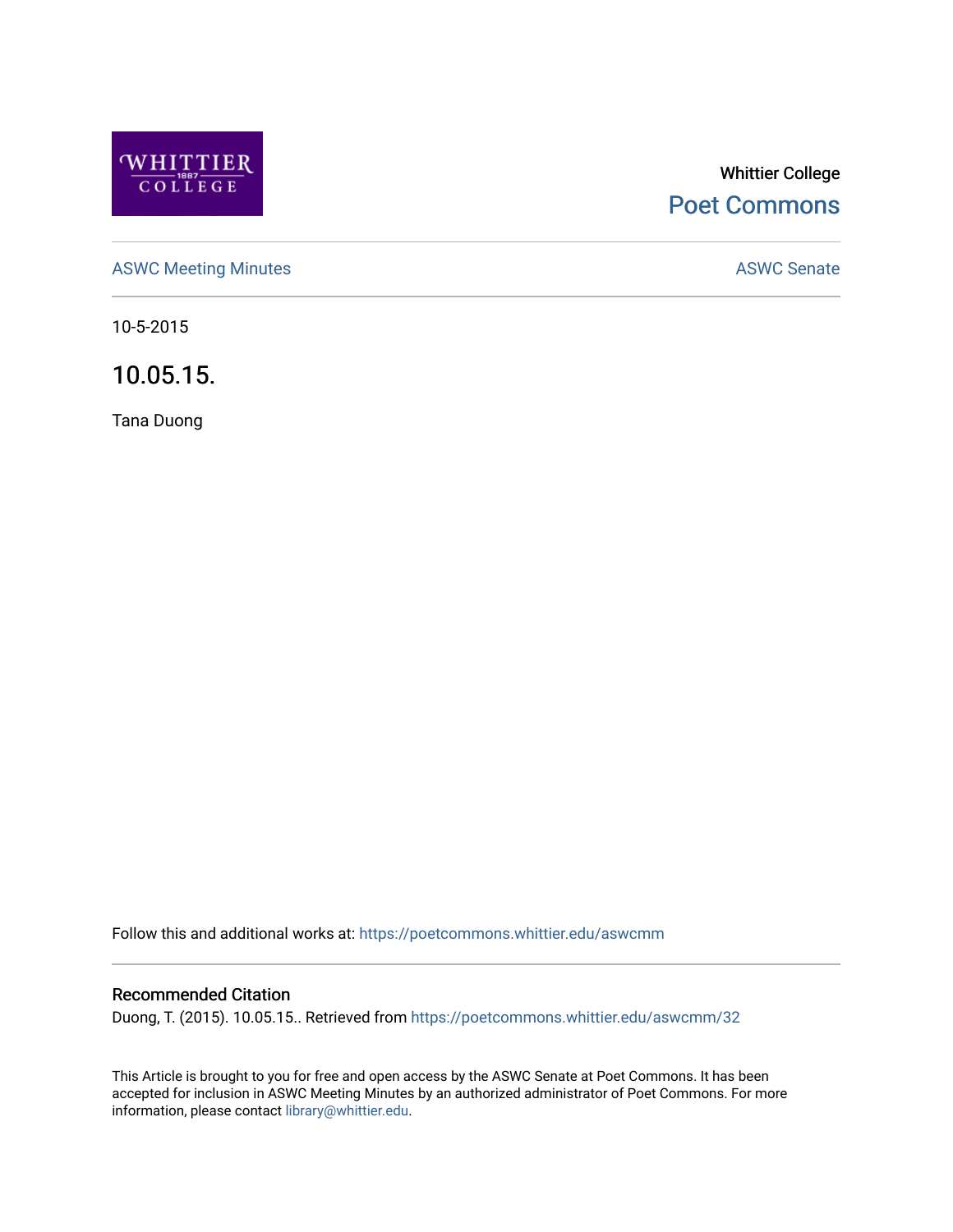

# **Meeting Minutes for October 5, 2015**

- **I.** Meeting is called to order at 7:05PM
- **II. Moment of Silence**

## **III. FCC** Oath of Office

- **a.** Swear in Sen. Detrick Manning by Pres. Duarte
- **b.** FCC Pres. Manning swear in Alexis Sierra and Samson Goriola
- **IV.** Pres. Herzberger presents book of John Greenleaf poetry, tradition
	- **a.** Pres. Duarte reenacts signature

# **V. Academic Affairs Council Representative Appointment**

- **a.** Motion to close the meeting
- **b.** Meeting is re opened at 7:15 PM

# **VI. Inspirational quote**

VII. "Success is the sum of small efforts, repeated day in and day out." ― Robert Collier Read by Sen. Marquez

## **VIII. Mission Statement**

a. The ASWC Senate, as the governing body of the Associated Students of Whittier College, is dedicated to the betterment of the college as an institution and as a member of the broader community. The Senate shall assist on-campus clubs and organizations in creating, promoting and implementing dynamic programs and events that involve students and add value to their educational experience. This body will act as an open forum for students to voice their opinions and desires, always keeping the best interests of the ASWC in mind. In all of its actions, the Senate will serve the students first with integrity, dedication, responsibility and Read by Sen. McKenzie 

## **IX. Roll Call- Secretary Duong**

- **a.** Present: President Robert Duarte, Vice-President Amer Rashid, Treasurer Cesar Zamora, Secretary Tana Duong, Director Cody Allman, Director Leah Boynton, Sen. Manning, Sen. Sofia Dueñas, Sen. Michelle Ordonez, Sen. Hannah Martin, Sen. Erica Wendt, Sen. John Parviainen, Sen. Katie Clendening, Sen. Lorena Heymans, Sen. Alfredo Santacruz, Sen. Alyssa Kimbell, Sen. Rudy Marquez, Sen. Jazmin Ringgold, Sen. Jacob Contreras, Sen. Priscilla Rodriguez, Sen. Will McKenzie, Sen. Vica Malgina, Dr. Morris, Dr. Sobers, Dr. Kjchellberg
- **b.** Absent excused: Sen. Katie Clendening, Sen. Alfredo Santacruz, Sen. Jazmin Ringgold
- **c. Unexcused:**
- **X. Minutes Amendment/Approval**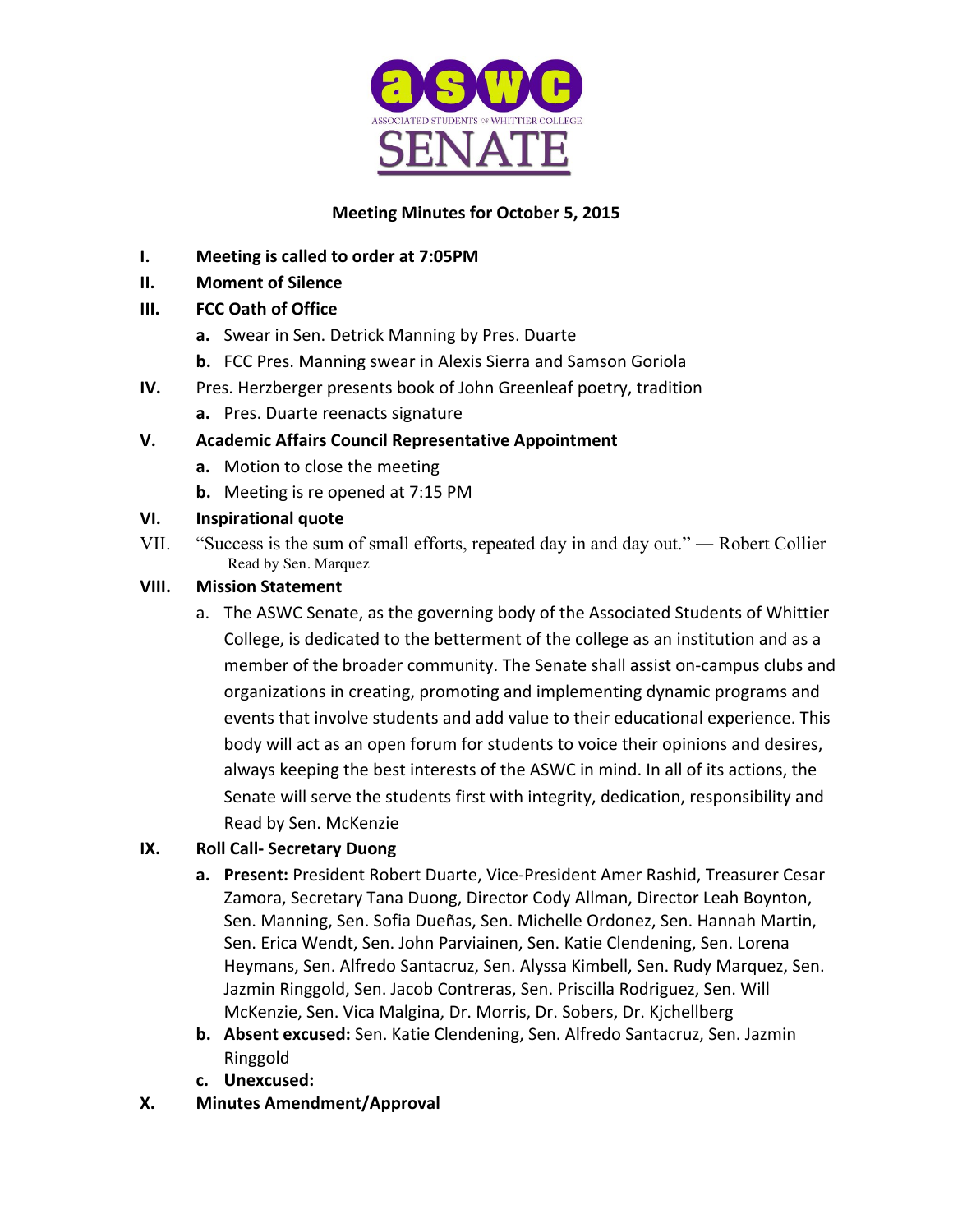**a.** Approved by Sen. Parviainen

### **XI. President's Message- President Duarte**

- **a.** Thank you Pres. Herzberger and Dean Perez for being present at the meeting today
- **b.** The "Big Shake Out" 10:15AM on 10/15—participation is encouraged
- **c.** Bill Weinmann emailed, sprinklers will be turned off tonight and tomorrow to reduce water usage

a.Currently at 12% in conservation, close to goal

**d.** ASWC Senate Address date set October 21<sup>st</sup> around 5PM a. All senators are expected to be there

### **I. Treasurer's Report- Treasurer Zamora**

| <b>ASWC ACCOUNTS</b>             |                     |
|----------------------------------|---------------------|
| <b>Executive Budget Balance:</b> | \$11,700.00<br>est. |
| <b>Reserve Account Balance:</b>  | \$11,697.78         |
| <b>TOTAL ASWC FUNDS:</b>         |                     |
| • General Fund:                  | \$19,686.00<br>est  |
| • Total Funds Allocated:         | \$46,988.00         |
| <b>Total Requests Pending:</b>   |                     |
| • First Readings Pending:        | \$5,350.00          |
| • Second Readings Pending:       | \$3,430.00          |
| <b>RELATED ACCOUNTS</b>          |                     |
| Program Board Account:           | \$43,250.00         |

Program Board Account: \$63,000.00 Media Council Account:

#### **II. Constituent Reports**

**a.** Sen. Manning

a. Underwent training, will meet with FCC

**b.** Sen. Dueñas

a. Excited to meet with AAC

c. Commuter Rep- *Sen. Ordonez* 

a. Constituents not well informed, will work on communicating

- d. Residential Hall Rep- Sen. Martin
	- a. Waiting with facilities about leaving trash out leads to coyotes
	- b. Implementing regular email and utilizing RA's
- e. Student Body Rep- *Sen. Erica Wendt*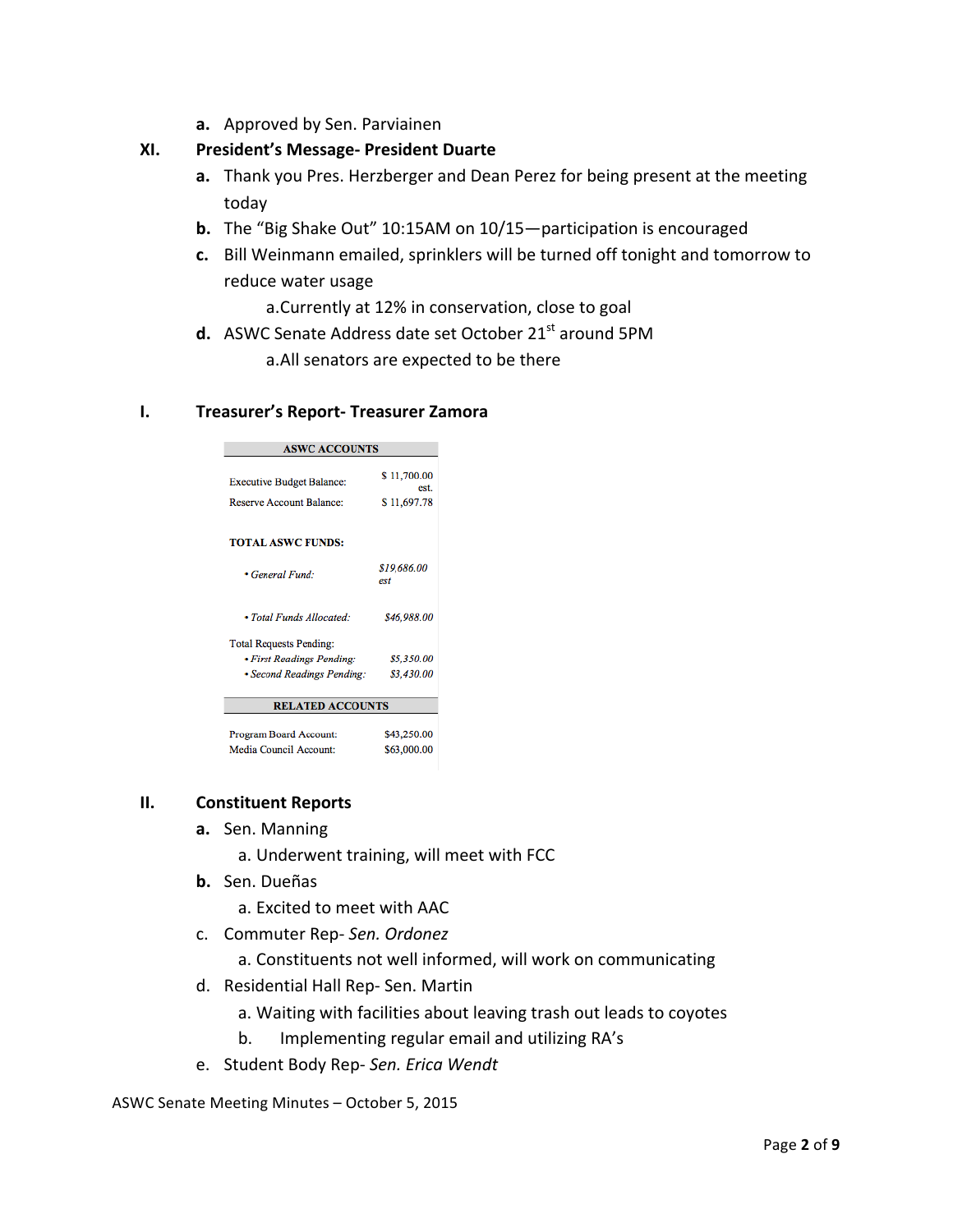- a. Parking situation update with football games
	- 1. Met with campus safety to send out notifications, awareness
- f. Student Body Rep- *Sen. Parviainen*
	- a. Turner constituents question whether AC was shut off or if it broke
		- 1. RA suggested that the use of AC is limited
		- 2. Is this correct? No one knows....
		- 3. Dir. Allman- when 70 degrees outside and below, the compressors may just circulate the air rather than cool the air
- g. Student Body Rep- *Sen. Heymans*
	- a. Feels like she doesn't reach constituents enough
		- 1. Possibly a flyer, Student-L email—would this be appropriate?
		- 2. Bring awareness to comment cards
		- 3. Should work with Campus Relations Committee to move forward
- h. Student Body Rep- *Sen. Clendening*
	- a. N/A
- i. Inter-Club Council Rep- Sen. Kimbell
	- a. ICC met past Thursday
	- b. Approved a few clubs
		- 1. Poets for Bernie Sanders
		- 2. Acapella Group, "House Blend"
		- 3. POWER-
	- c. Constituents were outspoken about Met's dance and water usage
	- d. Individual constituent interested in environmental committee and collaborating with the Cancer Triathlon
- j. Social Justice Coalition- Sen. Marquez
	- a. Unfortunately have yet to meet with Jenny, their advisor
	- b. hoping to finalize everything by the end of this week
- k. Diversity Caucus Rep- *Sen. Santacruz* a. N/A
- l. Student Athletic Advisory Committee Male Rep- *Sen. Contreras*
	- a. Water Polo is "killin' it"
	- b. Game against Oxy, 7PM Saturday
	- c. Men's soccer 2 home games
- m. Student Athletic Advisory Committee Female Rep- Sen. Rodriguez
	- a. Volleyball won over the weekend
	- b. Volleyball game tomorrow
	- c. Women's Soccer won against Oxy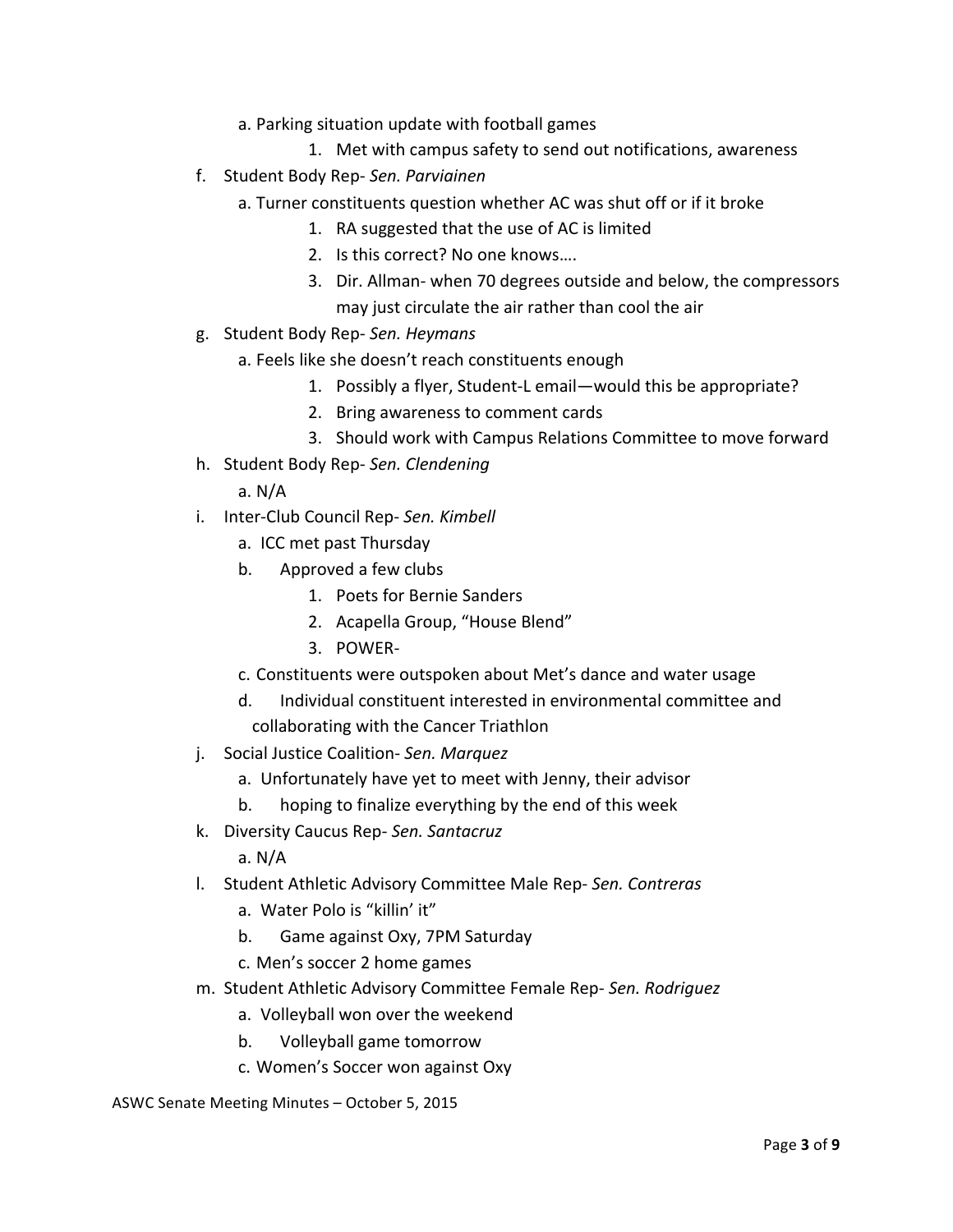n. Media Council Rep- Sen. Ringgold

a. n/a

- o. Inter-Society Council Male Rep- *Sen. McKenzie*
	- a. Alcohol Awareness week- drunk driving simulation
	- b. Collaboration with societies, sports teams, organizations- triathlon on Nov. 19<sup>th</sup>- 21<sup>st</sup> for Cancer Awareness
- p. Inter-Society Council Female Rep- *Sen. Malgina*
	- a. Metaphonians thank everyone for support and attendance
	- b. Ionians want to run a clothes drive

### **III. Committee Reports**

- a. Administrative- Vice President Rashid
	- a. Met briefly a few weeks ago
	- b. Awaiting governing bodies to submit constitutions for review
	- c. A copy of each constitution in respective binders- so it's handy for senators
- b. Budget- Treasurer Zamora
	- a. Discussed readings and recommended amounts
	- b. How we would like to move forward with budget
- c. Campus Relations- Dir. Boynton
	- a. The ASWC Address, Oct  $21<sup>st</sup>$ , 5:30 PM
	- b. Similar to "state of the ASWC"
	- c. Attempting to gain more people-
		- 1. 3 events leading up to the address
		- 2. Perhaps collaborating with FCC to create meet n greet
		- 3. Giveaways beforehand
		- 4. Oct.  $20^{th}$  12:30-2:00 giveaways in the Commuter Lounge
			- i. IPhone cases, lanyards, block chargers, phone pockets
		- 5. 4/10 Poet Prize Packs have been distributed
		- 6. Meeting Tuesday, 4:30PM
- d. Elections- Secretary Duong
	- a. FCC Elections concluded last Wednesday
	- b. Approximately 42.2% of first year class participated- very excited about that
- e. Program Board Program Board Director Allman
	- a. Homecoming Updates:
		- 1. Nominations Oct  $13{\text -}15^{\text{th}}$  will take place in front of the CI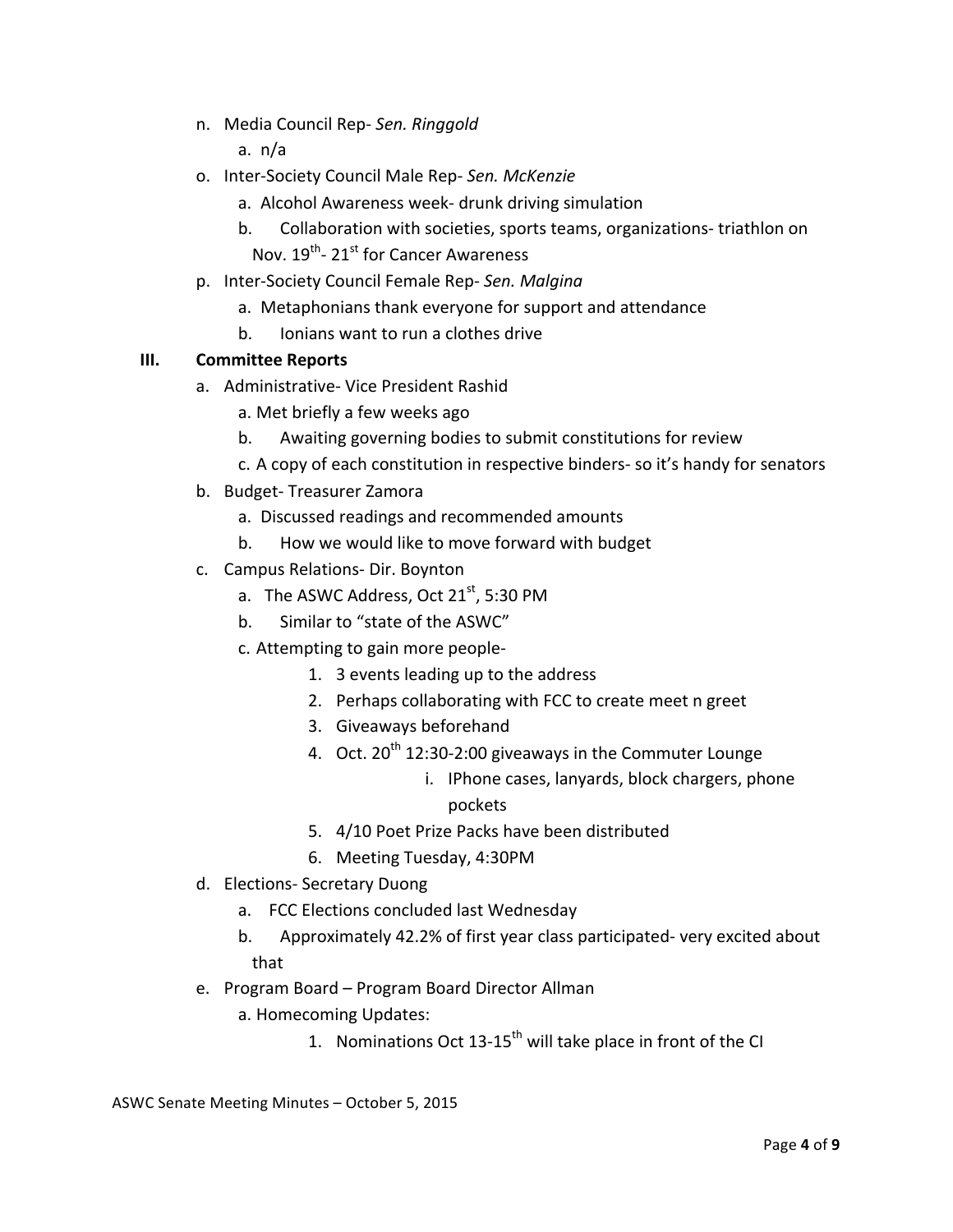- 2. Displaced lunch on Friday of HC Week, by the rock with Pumpkin Carving with an artist...
- f. Advocacy- President Duarte
	- a. Meet every other week, except tomorrow
	- b. See him about admissions office if interested
- g. Culinary-Sen. Clendening
	- a. Sen. Heymans speaks on her behalf
	- b. Meeting Wednesday at 5PM in Senate Office
	- c. Trying to get ahold of contract with Bon Appetit
- h. Environmental- Sen. Martin
	- a. Update on email to Bill Weinmann about water conservation
		- 1. Weinmann agrees to look into and resolving all issues discussed
	- b. GAC pool- found out that community swim team utilizes the pool last
		- 1. Worked with GAC to implement 6 employees to cover the pool at night
	- c. Working on an environmental representative
	- d. Trying to resolve water shower heads- working with QC for more coverage
- i. Student Feedback- Sen. Marquez
	- a. Contacted a few first-year students to potentially work with CIA
	- b. CIA missed 2 meetings through ICC, given until October  $7<sup>th</sup>$  to reach out
	- c. Anyone who is interested, please encourage students... work study fund available
- i. Academic Affairs- Vice-President Rashid
	- a. Beginning the process of constructing the council, which will dissolve once the committee is constructed
	- b. non-senators are on the committee as well
	- c. Breaking up academic departments to contact and formalize structure

# **IV. Public Voice** -

- **a.** Joe Melendez
	- a. Zip Car contacted Res Life, interested in having program on campus
	- b. Reach out to constituents if interested in this, return with feedback
	- c. Possibly one car outside of Wanberg, and one outside Ball
	- d. \$15 yearly membership, \$8 per hour rental (covers gas and insurance)
	- e. The college doesn't gain anything, only for the student's benefit

# **V. First Readings**

**a.** WTF Improv Week Workshop- WTF Improv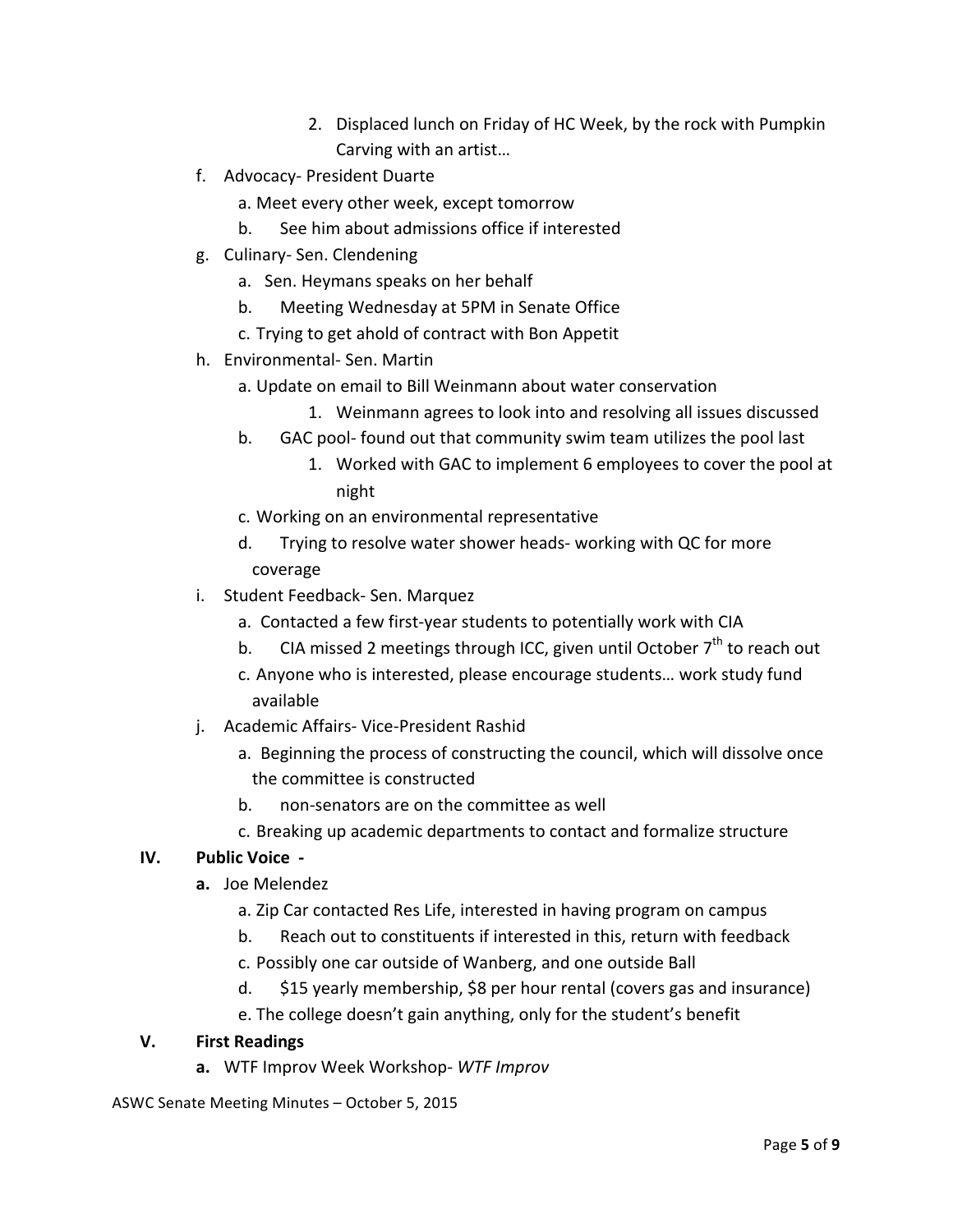- a. Program is held every year
- b. For people to explore improve
- c. Requesting \$250
- d. Approx. 40-60 people
- e. Fundraising is held at each show
- f. How much money fundraised is utilized for this year?
	- **1.** Mainly used for goodies for the club members
- g. Alumni are professional comedians
- **b.** MLK Celebration- *BSU* 
	- a. Total requested amount: \$3,000
	- b. Total Recommended Amount: \$1,660
	- c. Last event was very successful during Jan Term
	- d. Performer rendition of MLK, Gerald Rivers
	- e. Sen. Marquez- work on EMS Confirmation
	- f. Sen. Heymans asked if fundraising or discounting
		- **1.** Trying to host fundraising events
	- g. Trying to secure spot now because high demand with MLK Day
		- **1.** Will further alumni connection etc.
	- h. Sen. Marquez move to fast-track event
- **c.** Halloween Horror Nights- LEAP
	- a. Total Requested Amount: \$2,100
	- b. Total Recommended Amount: \$1,600
	- c. Alumni is creative director at universal studios- discounted tickets for Maze and speak with students about WC experience
	- d. Thursday, Oct.  $29^{th}$  approx. \$65, requesting a fund to subsidize tickets e. Approximately 100 students went to Knott's Scary Farm last year

### **VI. Second Readings**

- a. De-Stress Day- *Dean of Students Office/ Wellness Coalition*
	- **1.** Bounce Obstacle Course- clarification
	- **2.** This is only one component of the event that requests funding ex. Massage Therapist, De-Stress Dog etc. that is funded by Dean of Students Office
	- **3.** Have a feedback forum every year
	- **4.** Sen. Ordonez moves to fund this event in the requested amount of \$500
- b. William Penn Society Rush- *William Penn Society* 
	- **1.** Requesting money for food for the event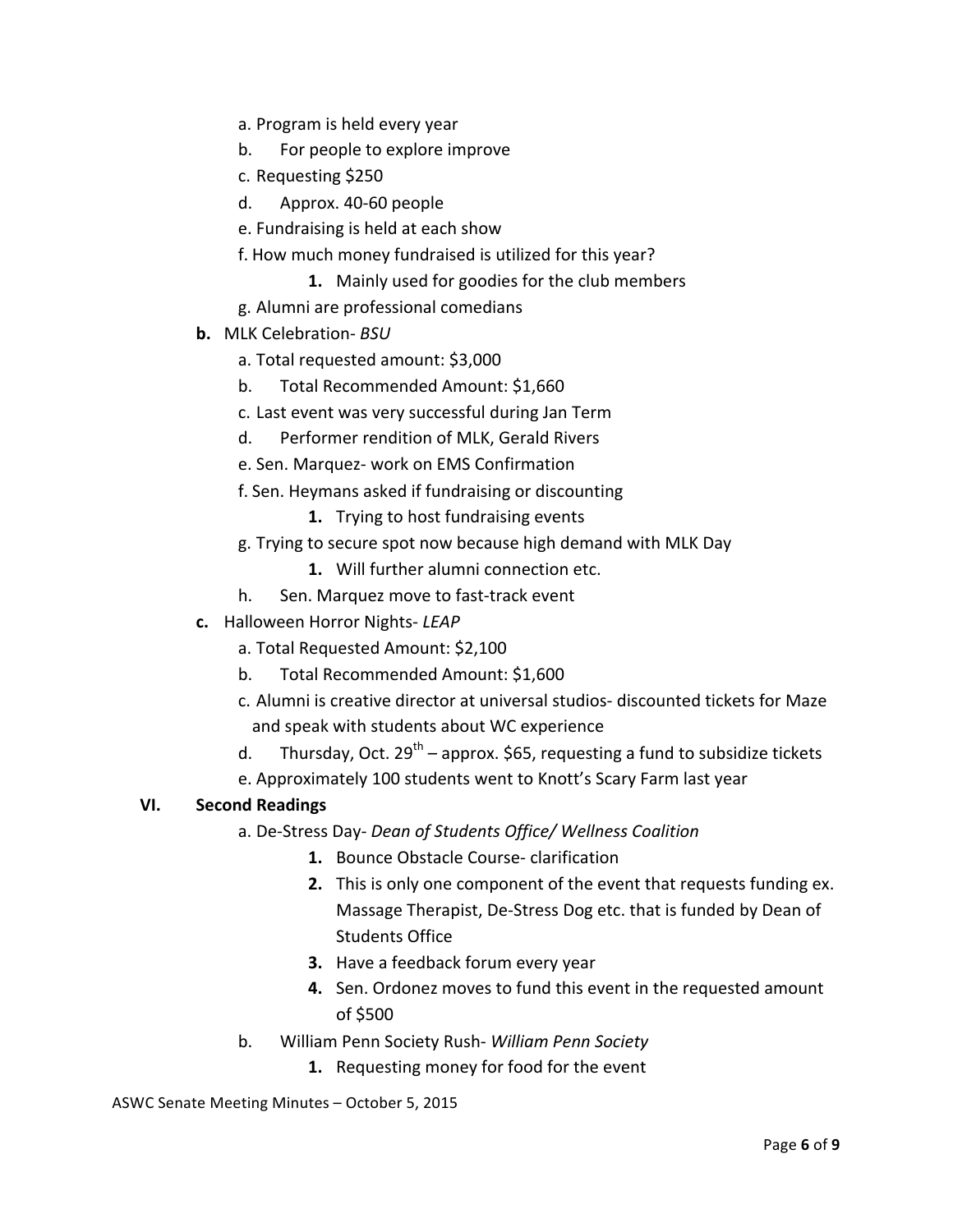- **2.** Sen. McKenzie moves to fund \$150
- c. Star Party- *Physics Club*
	- **1.** Total Requested Amount-\$2,280
	- **2.** Total Recommended amount-\$1,930
	- **3.** Question about the bus transportation fee
	- **4.** Sen. Parviainen moves to fund event in recommended amount
- d. JLP Open House- Physics Club
	- **1.** Reimbursement for gas money transportation
	- **2.** 60 miles total, 6 cars
	- **3.** Do all your drivers have ADR forms? They will be
	- **4.** Sen. Heymans moves to fund the event \$207

#### **Daily Calendar Considerations**

a.MLK Celebration- *BSU* 

- **5.** Fast-tracked
- **6.** Made an MLK tribute video last year
- **7.** Interest has almost tripled in size since last year
- **8.** Sen. Martin moves to fund event in requested amount of \$3,000

#### **Miscellaneous Business**

- A. Ionian Society would like to host a clothes drive- would Senate be able to fund the bins for the fundraiser
	- a. Direct them to Res Life or other resources

### **Announcements**

- A. Discussing facilities decision to hire employees to cover the pool
	- a. This may bring us almost to 20%
	- b. 6 employees are asked to be provided to cover the pool
	- c. Pres. Duarte- Cost benefit analysis for electric pool cover is taken into consideration for this task
		- i. Perhaps work-study students could be hired?
		- ii. Will discuss with Robert Coleman of GAC
	- d. Sen. Ordonez, how would this affect Swim Practice in the morning?
	- e. Might find passionate water conservationists that might volunteer efforts?
	- f. Which budget would this be coming from? Dir. Boynton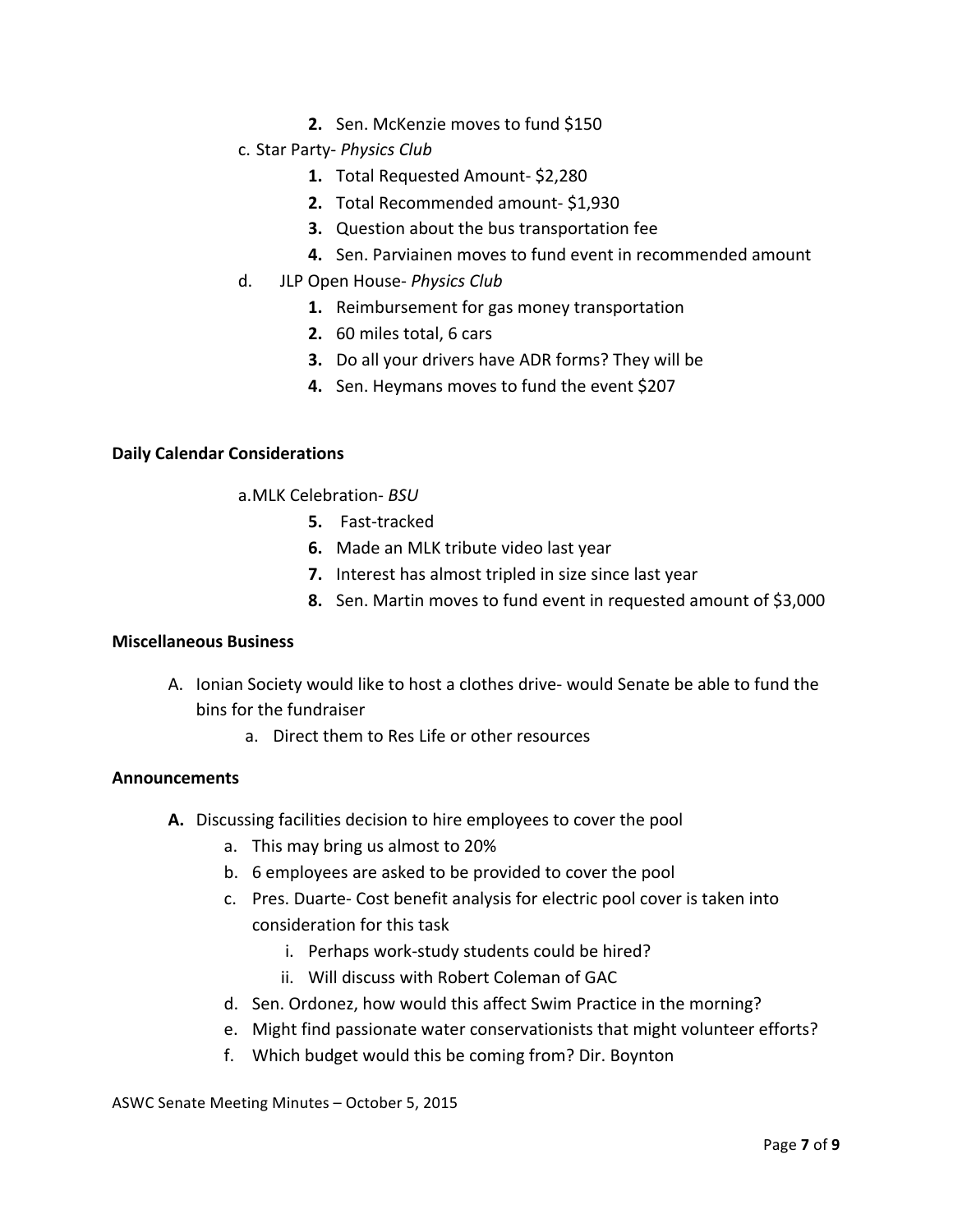- **B.** Sen. Kimbell on BYOD
	- a. Has a picture to share about the coyotes and trash by Res Halls
	- b. BYOD program, confusion
		- i. VCL disappears- effects class time
		- ii. Large weigh-in from Student Body and Professors
	- c. Sen. Dueñas is in contact with ERS about this program and the repercussions for the campus
		- i. Because this decision was made without student input?
		- ii. BRC
	- d. BYOD (Bring Your Own Device)= You could potentially be excluded from a course if you do not have the means/ resources that are required by that... significant implications on students
		- i. There's no set policies on this
		- ii. We should have devices available to students- but this will not resolve the problem?
		- iii. Vice-Pres. Rashid because this policy was implemented without discussion from the students... it's destined to potentially fail
		- iv. No consistency in classroom access to computer lab
	- e. Dr. Morris, quite a few concerns raised by faculty about BYOD, will communicate
	- f. Possibly table this policy?
	- g. Sen. Dueñas, discussion with IT- was ill-prepared for this- but not a financial decision
		- i. Would like to head the discussion with BRC and ERS about pros/cons
		- ii. Will take list of constituents opinions
	- h. Max Hoverstein
		- i. Decision-making process truly needs to be democratized
- **C.** Sen. Heymans
	- a. Sample % zip jacket
	- b. Paid out of pocket  $$25 + $6$  embroidered with name
	- c. Leah, Campus Relations will work with Sen. Heymans
		- i. Created an excel sheet to record sizes, requests etc.
- **D.** Senior Class gift is looking for participation- Sen. McKenzie
	- a. You can be a senior or junior
- **E.** Dr. Sobers Sports Fest is Oct 19th-21<sup>st</sup>
	- a. First Captain's meeting is next Tuesday
	- b. At least 13 person team